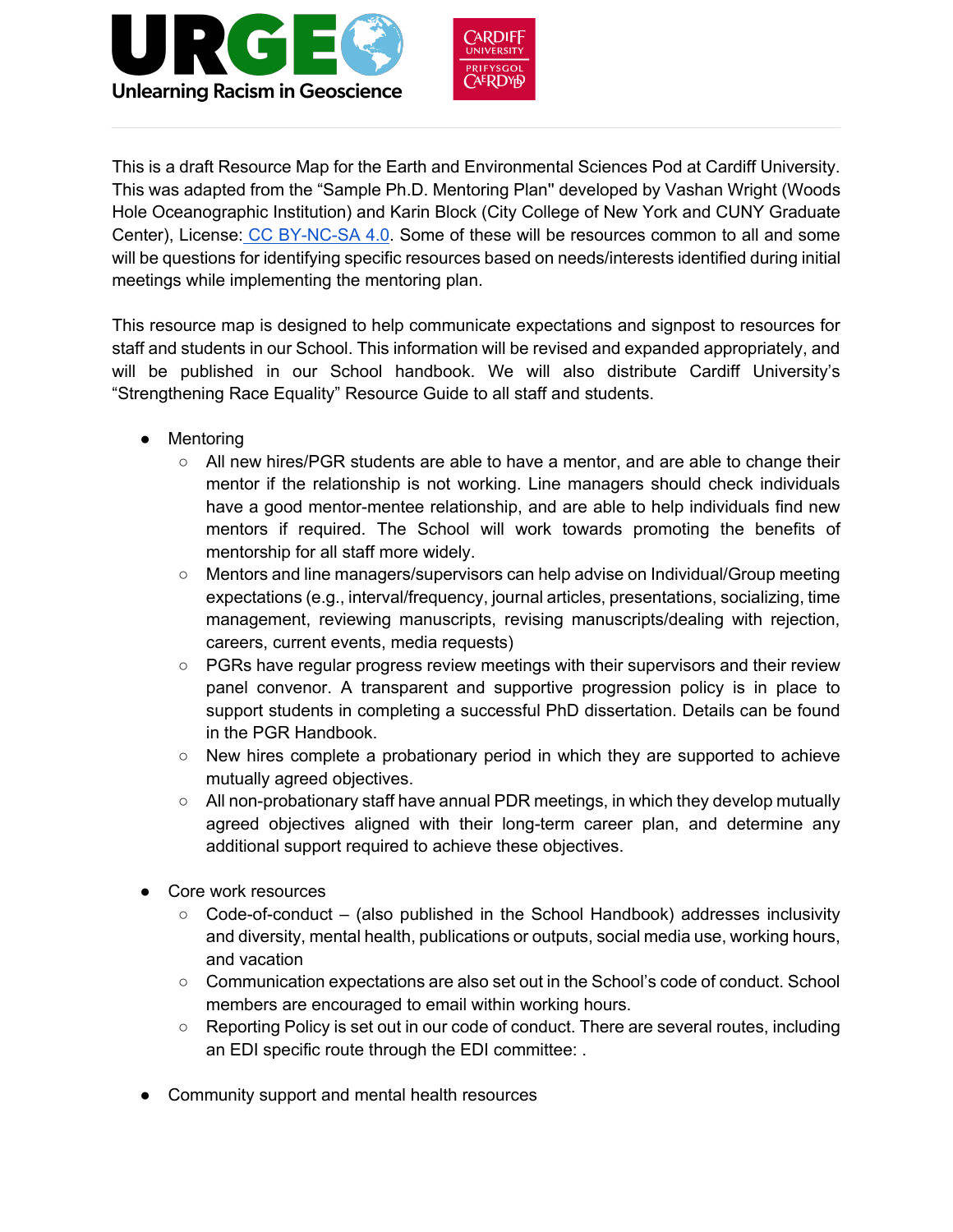- New hires can contact the School for advice on finding accommodation. Cardiff University has a policy to assist with moving expenses, details are available on the University Intranet.
- Details of Cardiff University services can be found on the intranet. In Summary:
- The School has an EDI Officer: Dr Roo Perkins, Pan He, Claire Earlie.
- The School has dignity at work champions: Prof Steve Barker, Dr Rhoda Ballinger, Dr Claire Earlie
- Counseling and psychological services are available through Care First:

Contact Care First 24 hours a day, seven days a week, if you need support. Care First is our employee assistance programme, providing a free confidential helpline and support for staff, and access to face-to-face or telephone counselling.

Freephone: +44 (0)80 017 4319

Or from outside the UK, call: +44 (0)14 5262 3243

The service is completely confidential. No information which could lead to your identification will be given to the University unless you provide your explicit permission to do so. Exceptions to this are where the safety of yourself or others is threatened.

 $\circ$  Cardiff University has initiatives, projects and interventions to enable views and stories of minoritised staff and students to be seen and heard:

Vice-Chancellor's EDI Advisory Board #itooamcardiff Race Equality Steering Group

https://intranet.cardiff.ac.uk/students/study/equality-diversity-and-inclusion/how-we-areinclusive/race/get-involved

- $\circ$  Line managers / supervisors may encourage and assist making connections to someone who may understand their experience (e.g., Black male counselor for a Black male student).
- $\circ$  Our School handbook will signpost a range of cohorts, organisations and social clubs with common identities and/or interested both within the School/University and external organisations. These include but are not limited to:

Within the University:

BME+ Book Club Café BAME Staff Network Tackling race equality discussion panel which meets 3 times per year Race equality student working group

External to the University: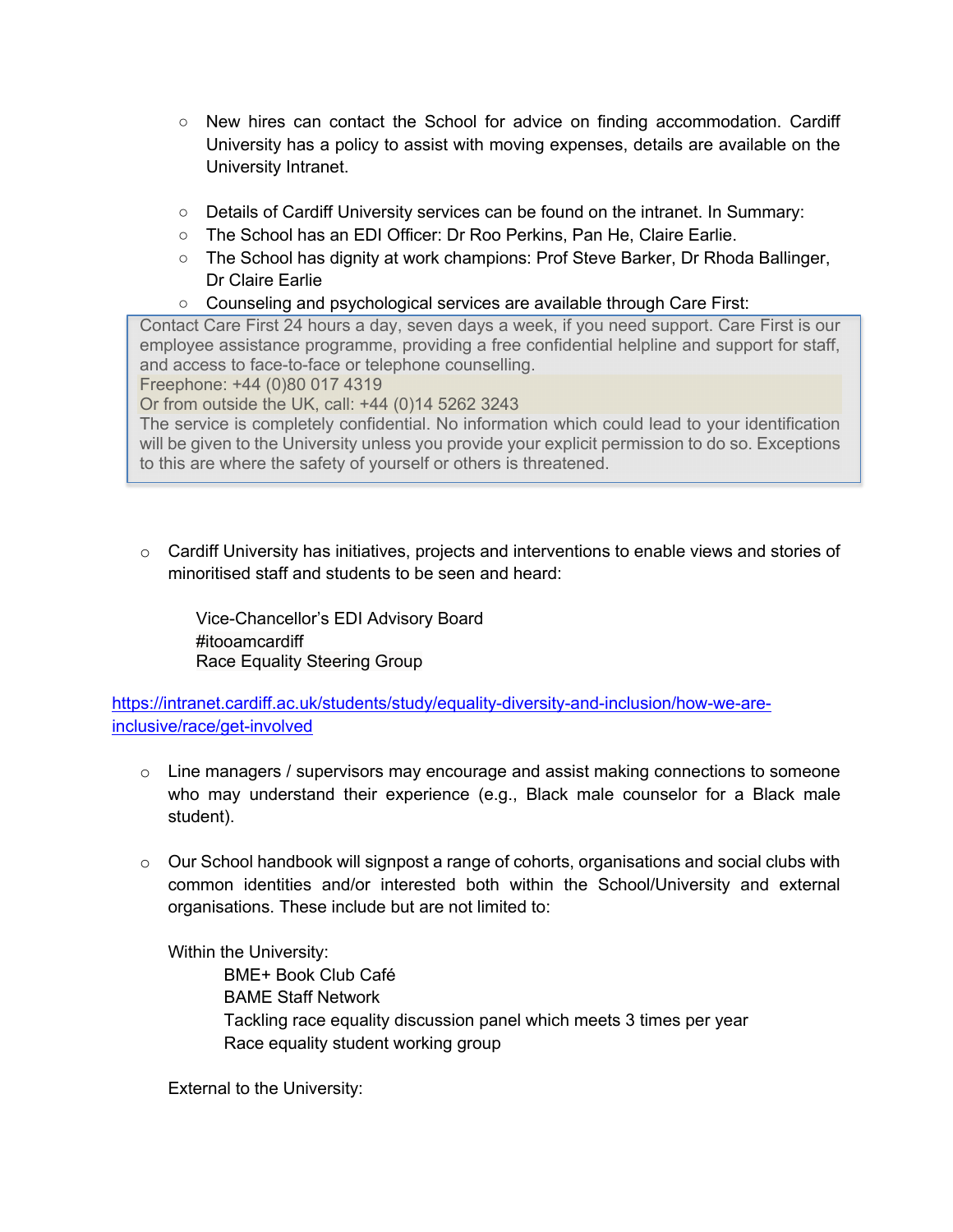Black in Geoscience Geolatinas blackgeographers.com @blackgeogorg

Cardiff University student societies can be found at: https://www.cardiffstudents.com/activities/societies/

- $\circ$  Most societies mentioned above (e.g. BAME staff network) have their own calendar of events and mailing lists.
- $\circ$  We recognise the value of participating in conferences and workshops organised by societies such as GeoLatinas for example, and the School can provide financial support for these activities on a case by case basis.
- Skillset support resources
	- Skills / experiences required for work/coursework are discussed with supervisors / line managers. The School/University pays for any training required for individual to complete their objectives. The School/University also supports individuals in their broader professional development, and supervisors / line managers may encourage PGRS / staff to take advantage of courses that are on offer through the University, and through the Doctoral Training Academies.
	- Training courses are listed on the University's CORE portal, and through the Doctoral Academy. These are varied and include discipline specific / academic skills, and interpersonal / personal development skills e.g.:
		- Teaching/pedagogy
		- Project management/budgeting
		- Media training
		- Proposal writing
		- Public speaking
		- Networking
		- Design/drafting of figures using Adobe Suite/Python/ArcGIS
	- There are opportunities for undergraduate students to experience research, these include the University's CUROP scheme: https://www.cardiff.ac.uk/study/undergraduate/why-study-with-us-as-anundergraduate/research-opportunities
	- o The School handbook will explain how undergraduate students may search for additional less formal research opportunities, to ensure they are available to all.
	- Paid PGR Placements are available through some of the doctoral training programs.
	- We are currently exploring membership of Cowrie Foundation: https://cowriescholarshipfoundation.org.uk/